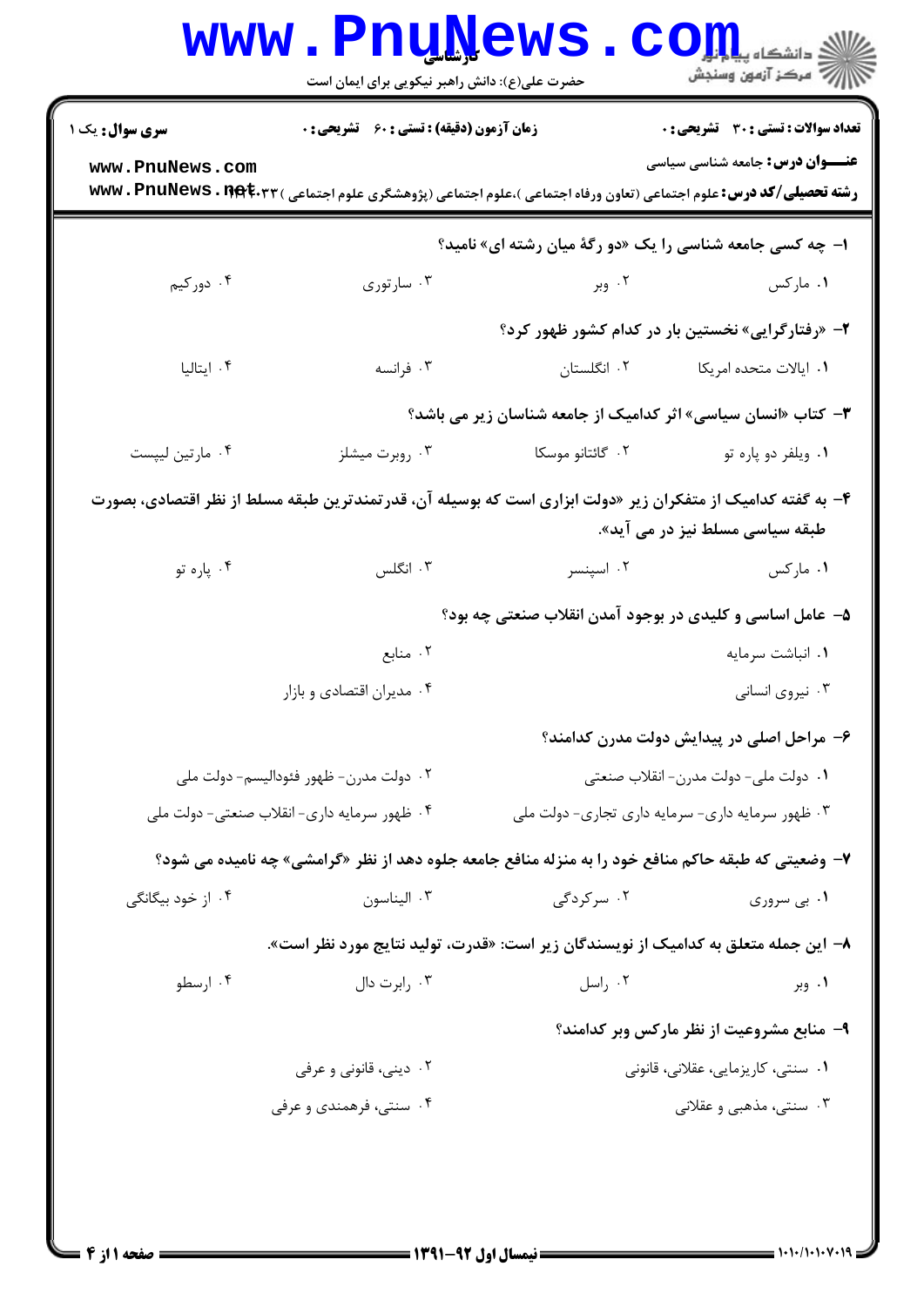|                                                                             | <b>www.PnuNews</b><br>حضرت علی(ع): دانش راهبر نیکویی برای ایمان است                                                                  |                                | $\mathbf{C}\mathbf{O}\mathbf{H}$ و دانشگاه پ<br>أآت مرکز آزمون وسنجش    |  |  |
|-----------------------------------------------------------------------------|--------------------------------------------------------------------------------------------------------------------------------------|--------------------------------|-------------------------------------------------------------------------|--|--|
| <b>سری سوال : ۱ یک</b>                                                      | <b>زمان آزمون (دقیقه) : تستی : 60 ٪ تشریحی : 0</b>                                                                                   |                                | <b>تعداد سوالات : تستی : 30 ٪ تشریحی : 0</b>                            |  |  |
| www.PnuNews.com                                                             | <b>رشته تحصیلی/کد درس:</b> علوم اجتماعی (تعاون ورفاه اجتماعی )،علوم اجتماعی (پژوهشگری علوم اجتماعی ) <b>www . PnuNews . 1194.۳</b> ۳ |                                | <b>عنـــوان درس:</b> جامعه شناسی سیاسی                                  |  |  |
|                                                                             |                                                                                                                                      |                                | <b>۰۱- وجه مشترک حکومت های توتالیتر و دموکراتیک چیست؟</b>               |  |  |
|                                                                             | ۰۲ علاقه آنها به مشارکت سیاسی توده ای                                                                                                |                                | ۰۱ نگهداشتن عمده قدرت در دست یک فرد                                     |  |  |
|                                                                             | ۰۴ کنار گذاشتن توده های مردم                                                                                                         |                                | ۰۳ توزیع قدرت در میان اقلیت جامعه                                       |  |  |
|                                                                             |                                                                                                                                      |                                | 11- چه کسی دموکراسی را شکل فاسد حکومت می دانست؟                         |  |  |
| ۰۴ آبراهام لينكلن                                                           | ۰۳ سقراط                                                                                                                             | ۰۲ ارسطو                       | ١. افلاطون                                                              |  |  |
| ۱۲– «قانون آهنین الیگارشی» به کدامیک از نظریه پردازان زیر نسبت داده می شود؟ |                                                                                                                                      |                                |                                                                         |  |  |
| ۰۴ میشلز                                                                    | ۰۳ پاره تو                                                                                                                           | ۰۲ موسکا                       | ۰۱ کورنهاوزر                                                            |  |  |
|                                                                             |                                                                                                                                      |                                | ۱۳- نظریه «گردش نخبگان» توسط چه کسی مطرح شده است؟                       |  |  |
| ۰۴ موسکا                                                                    | ۰۳ پاره تو                                                                                                                           | ۰۲ مارکس                       | ۰۱ جیمز برنهام                                                          |  |  |
|                                                                             | ۱۴– نخستین بحث نظام یافته درباره اجتماعی شدن سیاسی توسط کدامیک از اندیشمندان زیر مطرح شد؟                                            |                                |                                                                         |  |  |
| ۰۴ گیدنز                                                                    | ۰۳ گافمن                                                                                                                             | ۰۲ هربرت مید                   | ٠١ هربرت هايمن                                                          |  |  |
|                                                                             |                                                                                                                                      |                                | ۱۵- انواع فرهنگ سیاسی از نظر آلموند و وربا کدامند؟                      |  |  |
|                                                                             | ۰۲ ذهنی، تبعی، محدود                                                                                                                 | ٠١. كوته بنيانه، ذهني، محدود   |                                                                         |  |  |
| ۰۴ کوته بنیانه، ذهنی، مشارکتی                                               |                                                                                                                                      | ۰۳ کوته بنیانه، محدود، مشارکتی |                                                                         |  |  |
|                                                                             | ۱۶– کدامیک از عوامل زیر از مهمترین عوامل اجتماعی شدن در جوامع مدرن به شمار می آیند؟                                                  |                                |                                                                         |  |  |
|                                                                             | ۰۲ گروه همسالان و رسانه ها                                                                                                           | ٠١ كليسا                       |                                                                         |  |  |
|                                                                             | ۰۴ گروه های مذهبی و رسانه ها                                                                                                         |                                | ۰۳ خانواده مدرسه                                                        |  |  |
|                                                                             |                                                                                                                                      |                                | ۱۷– لستر میلرات پائین ترین سطح مشارکت سیاسی را چه می داند؟              |  |  |
|                                                                             | ۰۲ مشارکت تماشاگرانه                                                                                                                 | ۰۱ عضویت در احزاب سیاسی        |                                                                         |  |  |
|                                                                             | ۰۴ راهپیمایی                                                                                                                         |                                | ۰۳ رأی دادن در انتخابات                                                 |  |  |
|                                                                             |                                                                                                                                      |                                | ۱۸– تمایز اساسی میان احزاب و گروههای فشار در چیست؟                      |  |  |
| ۰۴ در پراکندگی آنها                                                         | ۰۳ در ارزش های آنان                                                                                                                  | ۰۲ در نگرش های آنها            | ۰۱ در تجارب آنها                                                        |  |  |
|                                                                             |                                                                                                                                      |                                | ۱۹– در کدامیک از نظریه های زیر افراد بهترین داور منافع خویش معرفی شدند؟ |  |  |
| ۰۴ اجتماعی شدن                                                              | تكاملى $\cdot$                                                                                                                       | ۰۲ بوروکراسی                   | ۰۱ ابزارگرا                                                             |  |  |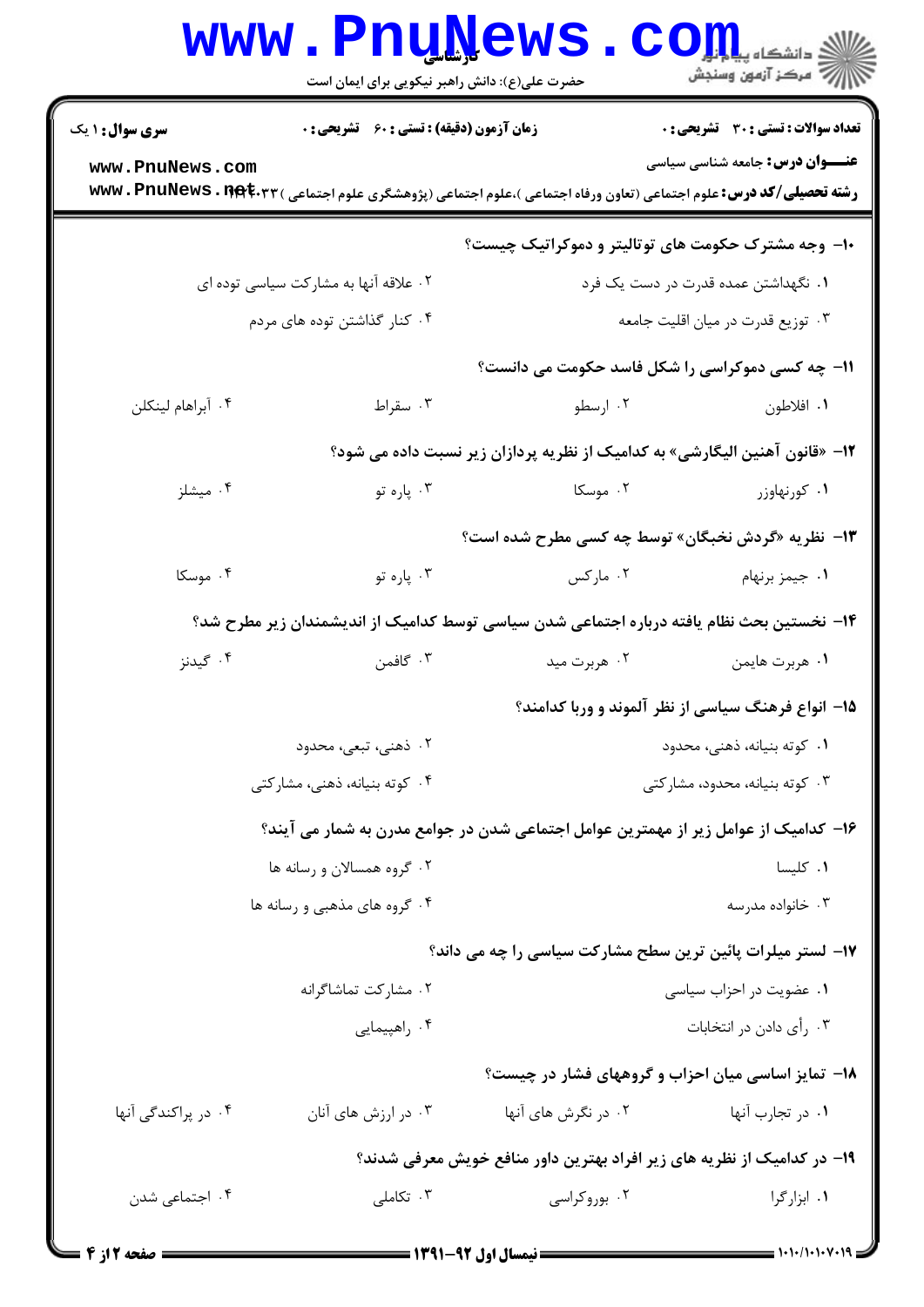|                                           |                                                    | حضرت علی(ع): دانش راهبر نیکویی برای ایمان است                                                                                        | الاد دانشڪاه پيا <mark>۾ لو</mark> ر<br>الا سرڪز آزمون وسنڊش                    |  |
|-------------------------------------------|----------------------------------------------------|--------------------------------------------------------------------------------------------------------------------------------------|---------------------------------------------------------------------------------|--|
| <b>سری سوال : ۱ یک</b><br>www.PnuNews.com | <b>زمان آزمون (دقیقه) : تستی : 60 ٪ تشریحی : 0</b> |                                                                                                                                      | تعداد سوالات : تستي : 30 - تشريحي : 0<br><b>عنـــوان درس:</b> جامعه شناسی سیاسی |  |
|                                           |                                                    | <b>رشته تحصیلی/کد درس:</b> علوم اجتماعی (تعاون ورفاه اجتماعی )،علوم اجتماعی (پژوهشگری علوم اجتماعی ) <b>www . PnuNews . 1194.۳</b> ۳ |                                                                                 |  |
|                                           |                                                    | ۲۰– معمول ترین کاربرد زور در گزینش سیاسی چیست؟                                                                                       |                                                                                 |  |
| ۰۴ جا به جایی                             | ۰۳ باج خواهی                                       | ۰۲ مداخله نظامی داخلی                                                                                                                | ۰۱ تصفیه                                                                        |  |
|                                           |                                                    | <b>۰۲۱</b> به گفتهٔ «فاینر» شکلهای آشکار و مهم در گزینش سیاسی کدامند؟                                                                |                                                                                 |  |
|                                           | ۰۲ برکناری یک حکومت غیرنظامی                       |                                                                                                                                      | ۰۱ نفوذ بیشتر و فراتر از نظر مشورتی حرفه ای (باج خواهی)                         |  |
| ۰۴ جا به جایی و جانشینی                   |                                                    | ۰۳ تهدید به مداخله برای تأثیر گذاری در سیاستها                                                                                       |                                                                                 |  |
|                                           |                                                    | ۲۲– در کدامیک از نظامهای زیر راه رسیدن به مقام سیاسی آشکارا از طریق حزب مشخص گردیده است؟                                             |                                                                                 |  |
| ۰۴ لیبرال دموکراتیک                       | ۰۳ سوسیالیستی                                      | ۰۲ کمونیستی                                                                                                                          | ٠١ سرمايه داري                                                                  |  |
|                                           |                                                    |                                                                                                                                      | <b>۳۳</b> − اصطلاح «کانال» در مبحث ارتباطات مبین چیست؟                          |  |
|                                           | ۰۲ وسائل فيزيكي انتقال علامت                       | ۰۱ عاملی که توانایی رمزگشایی دارد.                                                                                                   |                                                                                 |  |
| ۰۴ مفهوم در واژه بانی را می رساند         |                                                    | ۰۳ ارتباطات آگاهانه و آشکار                                                                                                          |                                                                                 |  |
|                                           |                                                    | <b>۲۴</b> - «جان فسیک» رسانه را چگونه تقسیم بندی کرده است؟                                                                           |                                                                                 |  |
| ۰۲ نمایشی، تصویری، مکانیکی، نوشتاری       |                                                    | ۰۱ مکانیکی، تصویری                                                                                                                   |                                                                                 |  |
| ۰۴ نمایشی، گفتاری، تصویری، مکانیکی        |                                                    | ۰۳ نمایشی، تصویری، مکانیکی                                                                                                           |                                                                                 |  |
|                                           |                                                    | ۲۵– کدام گزینه ویژگیهای افکار عمومی را نشان می دهد؟                                                                                  |                                                                                 |  |
| ۰۲ سرعت، دامنه، جهت، همسازی               |                                                    | ۰۱ شدت، جهت، برجستگی، همسازی                                                                                                         |                                                                                 |  |
| ۰۴ برجستگی، نمایش، وسعت، همسازی           |                                                    |                                                                                                                                      | ۰۳ دقت، شدت، برجستگی، همسازی                                                    |  |
|                                           |                                                    | ۲۶– تعیین کنندگان اصلی دستور کار سیاسی در جامعه چه کسانی هستند؟                                                                      |                                                                                 |  |
| ۰۴ گروههای فشار                           | ۰۳ احزاب                                           | ۰۲ رسانه ها                                                                                                                          | ۰۱ دستگاه دولتی                                                                 |  |
|                                           |                                                    | <b>۲۷</b> - تز «پایان ایدئولوژی» تقویت کننده کدامیک از دیدگاههای زیر می باشد؟                                                        |                                                                                 |  |
| ۰۴ دیدگاه سوسیالیستی                      | ۰۳ دیدگاه کارکردگرایی                              | ۰۲ دیدگاه مارکسیستی                                                                                                                  | ٠١ ديدگاه توسعه گرا                                                             |  |
|                                           |                                                    | <b>۲۸</b> - چه کسی ایدئولوژی را «تبدیل اندیشه ها به اهرمهای اجتماعی» تعریف می کند؟                                                   |                                                                                 |  |
| ۰۴ انگلس                                  | ۰۳ دانیل                                           | ۰۲ مانهایم                                                                                                                           | ۰۱ مارکس                                                                        |  |

 $= 1.1.11.1.1.1$